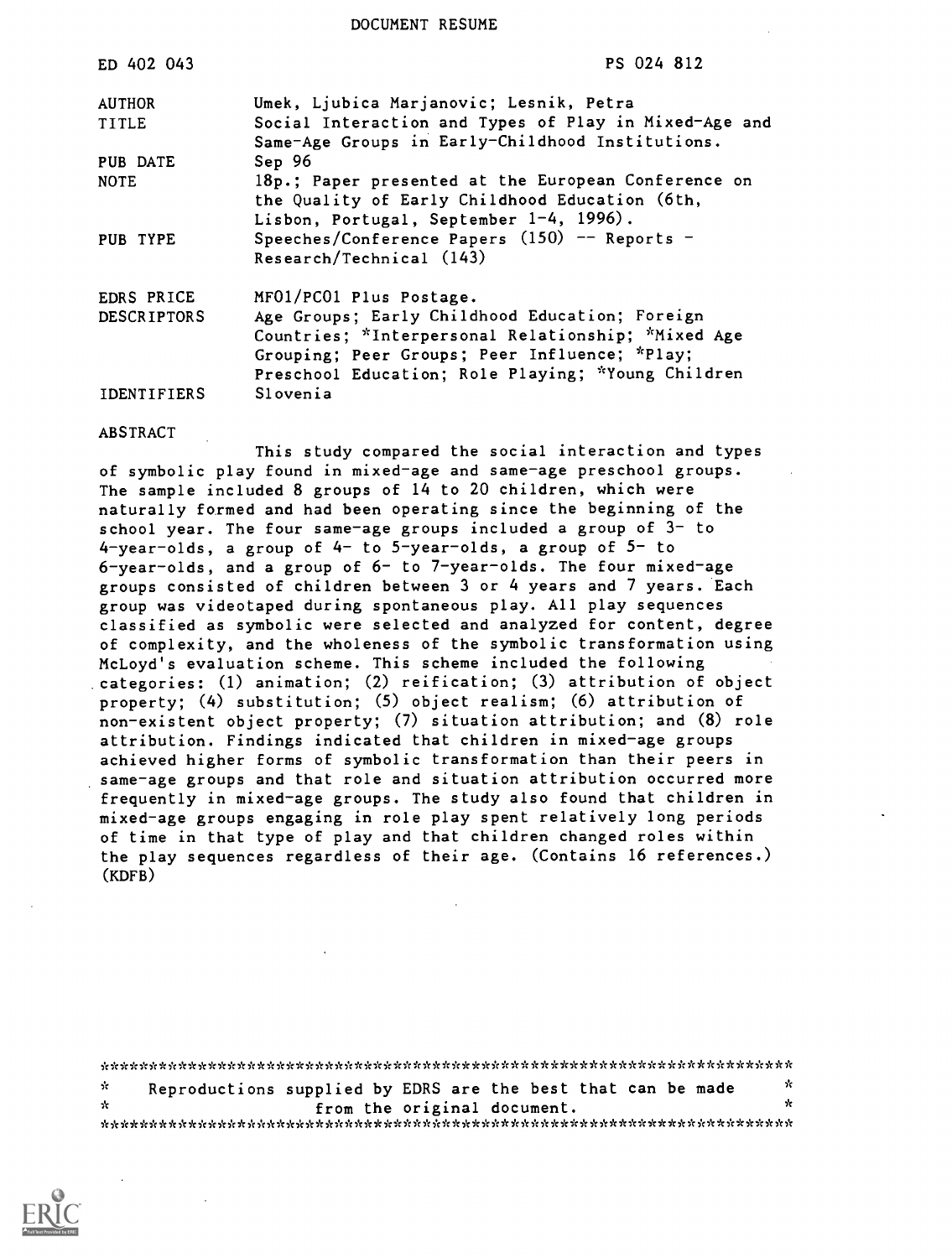U.S. DEPARTMENT OF EDUCATION Office of Educational Research and Improvement EDUCATIONAL RESOURCES INFORMATION CENTER (ERIC)

XThis document has been reproduced as received from the person or organization originating r1.

0 Minor changes have been made to improve reproduction quality.

o Points of view of opinions stated in this docu-ment do not necessarily represent official OERI position or policy.

Ljubica Marjanovi6 Umek, PhD Petra Lešnik, MA

University of Ljubljana Faculty of Arts, Department of Psychology Aščerčeva 2 1000 Ljubljana Slovenia

# SOCIAL INTERACTION AND TYPES OF PLAY IN MIXED-AGE AND SAME-AGE GROUPS IN EARLY-CHILDHOOD INSTITUTIONS

PERMISSION TO REPRODUCE AND DISSEMINATE THIS MATERIAL HAS BEEN GRANTED BY

 $\ddot{\phantom{1}}$  $intubica$ arjanovic Limek

TO THE EDUCATIONAL RESOURCES INFORMATION CENTER (ERIC)

6th European Conference on the Quality of Early Childhood Education "Developing Adults, Developing Children", Lisbon, 1 - 4 September 1996

BEST COPY AVAILABLE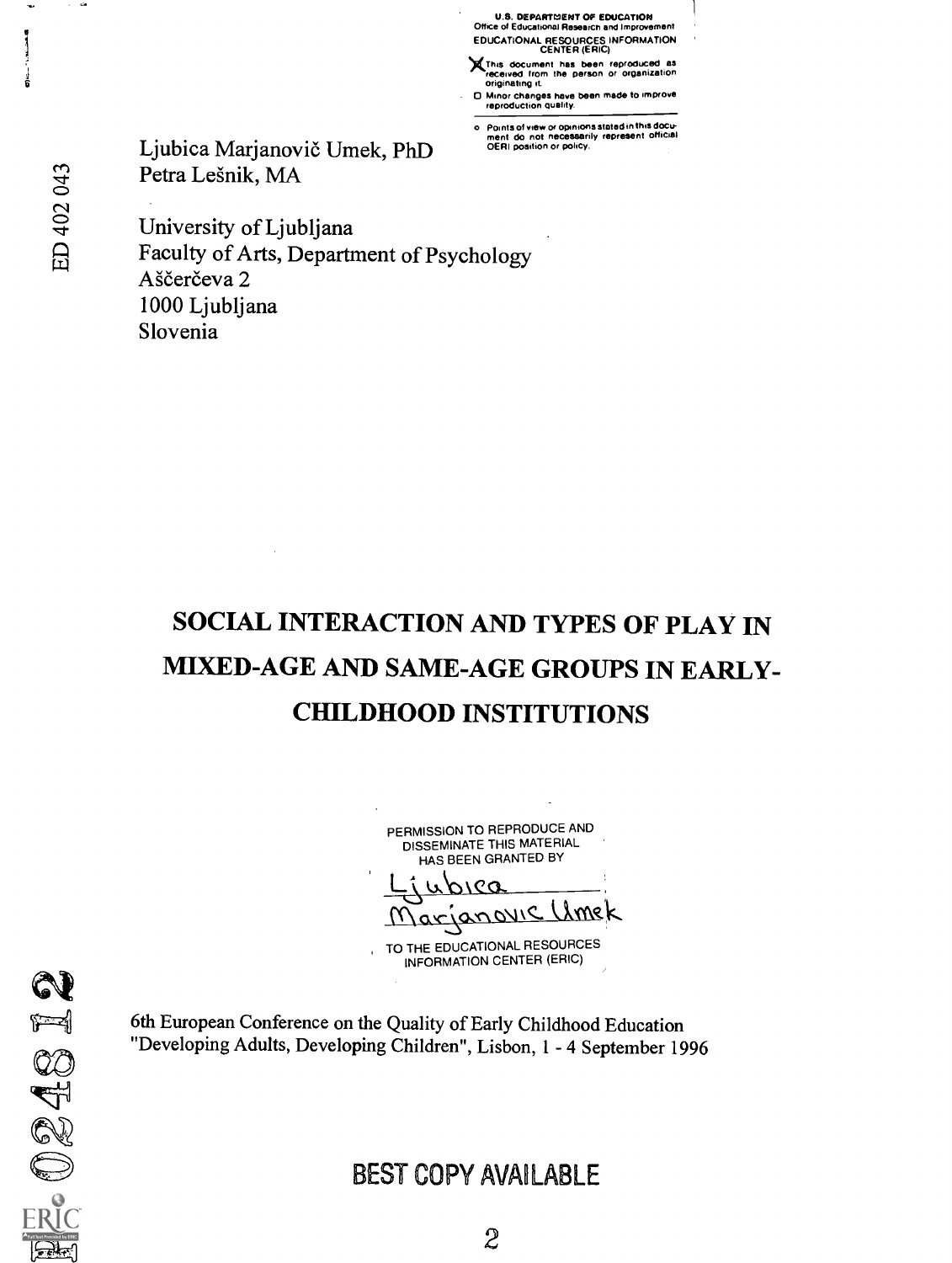ABSTRACT

Many mixed-age groups have recently been formed in early-childhood institutions in Slovenia. The results of research from other countries show that, in most cases, mixing of children of different ages, has a positive impact on an individual's cognitive, social and emotional development as well as on the social atmosphere of the group. Since this problem has not yet been examined in Slovenia, we have been interested in the influence of the mixed-age groups in the comparison with the sameage groups.

This part of the research deals with the degree of the development of the symbolic play, actually with the degree of symbolic transformation in the same-age and mixedage groups. In the sample there were four mixed-age and four same-age groups. The symbolic play was analysed in terms of contents, the degree of complexity and the wholeness of the symbolic transformation. These variables were the basis for the comparison between children in the mixed-age groups and children in the same-age groups. The results, obtained by this study, show some interesting differences in the level of symbolism in the play and in the degree of complexity between children in both groups. Hopefully, the results of our study will help the early-childhood teachers in our country to get some new ideas of how to stimulate the symbolic play of children.

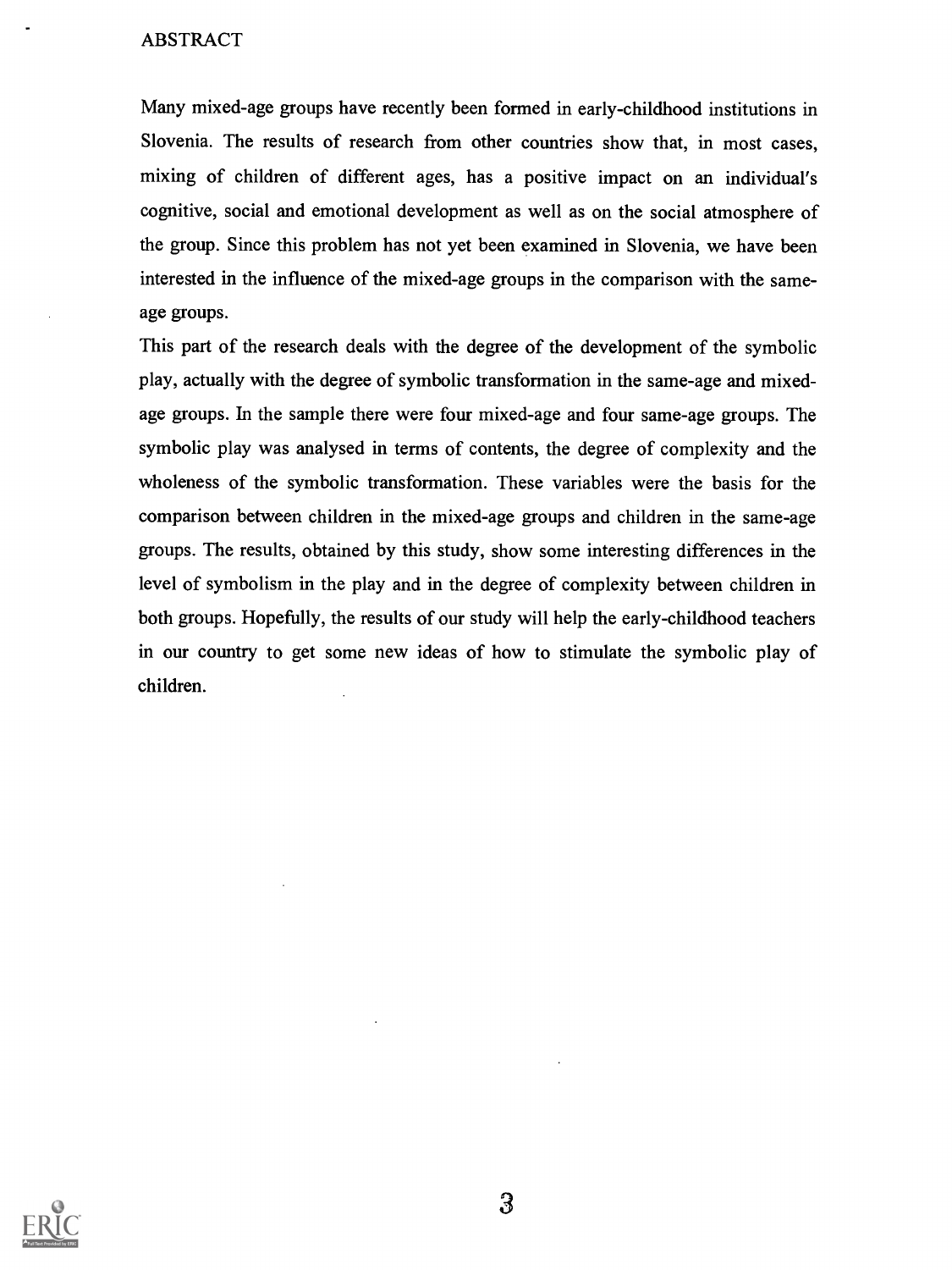Although there are various definitions of symbolic play, they all have some characteristics in common: the presence of representation, the gradual development of symbolic transformation, and the strong impact of symbolic play on the child's cognitive development and the development of social cognition.

#### 1.1 Developmental aspects of symbolic play

The first forms of symbolic play are related to the child's own body. They are directed towards the child itself, therefore they are called 'autosymbolic plays' (e.g. the child pretends to be feeding itself with a spoon). Later, playing activities are directed outwards, especially towards the objects in the child's environment. In the process of the emergence and formation of object activities, the child first learns the general scheme of the activity with the object which is related to the object's social meaning, and only at a later stage forms activities which also refer to some other functions of the object and are dependent on its size, form, etc.

In the development of object activities, there are two kinds of transference or substitution. The child either transfers the activity learned under certain conditions to other conditions (e.g. the child having learned the scheme of combing its hair will, in the next phase, comb a doll's or a teddy bear's hair) or performs the same activity with the help of a substitutive object (so-called object substitution), e.g. when the child changes the scheme of combing its hair, a doll's hair, or a teddy bear's hair by not combing it with a comb but with a short stick acting as a comb. According to Fradkin, this is the period where the child names the imaginative state in which the toy is found, e.g. 'The doll is ill', and names the characteristics of objects, e.g. 'The soup is hot'.

At the initial developmental stage, playing activities are fairly simple and stereotyped; later, however, the child is already able to combine the activities and unite them into meaningful wholes.



 $1 \frac{4}{3}$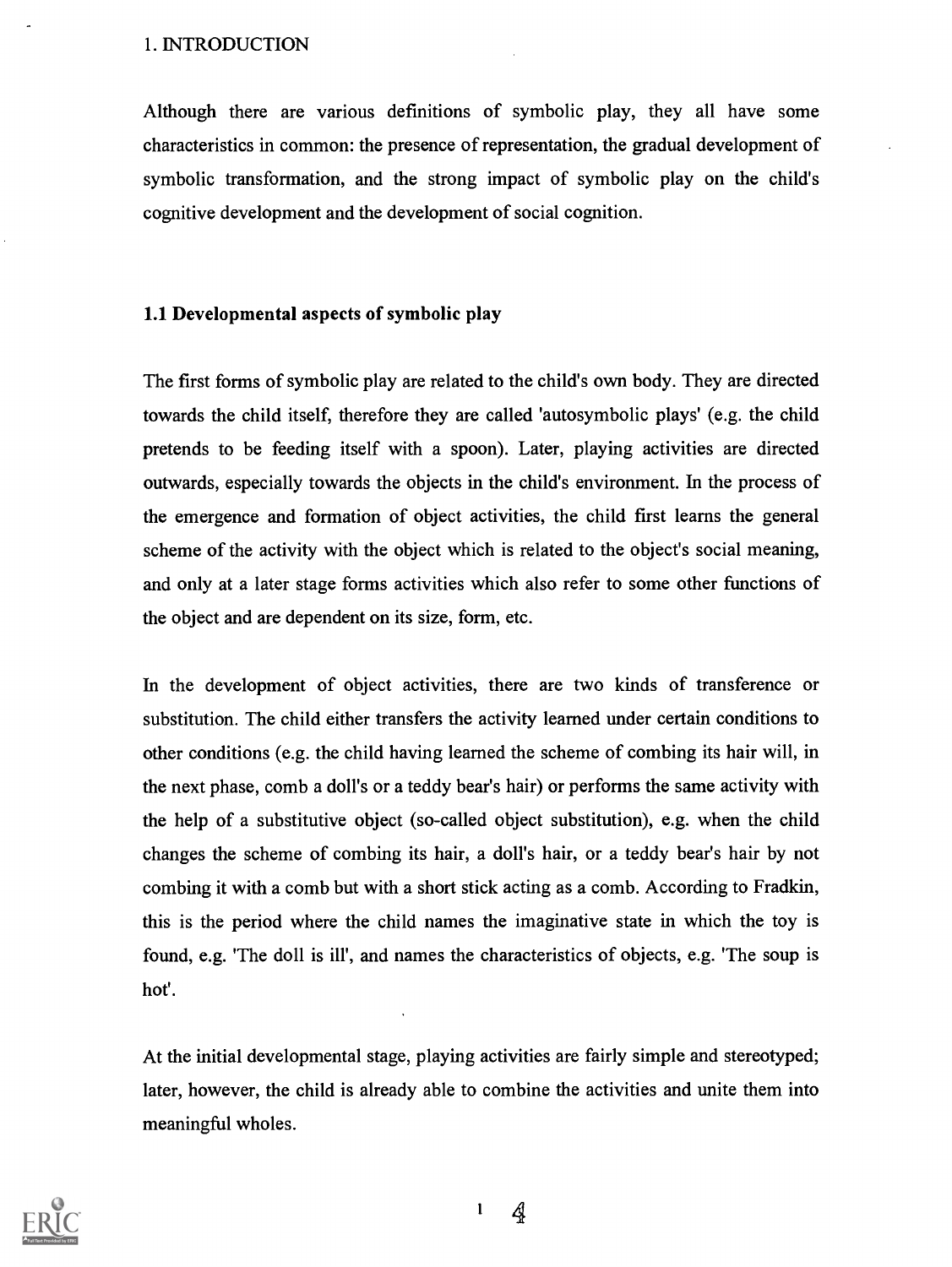The child uses many different ways to represent (symbolise) objects in play. Pellegrini (1987) argues that they can be classified according to two dimensions - along the continuum between the object and the representation transformation. The two dimensions indicate the degree of the child's symbolic transformation in play, which is characterised, on the one hand, as object transformation in the situations where it depends on objects; on the other hand, representation transformation is no longer strictly related to objects but to their representation. Unlike object transformation, representation transformation involves an abstraction, idea or theme which is relatively independent from any kind of object. From the point of view of ascertaining the symbolic transformation in play, McLoyd (1980) has produced a very interesting scheme, which we have used in our research and will be discussed in detail in the chapter on the method.

Numerous authors who have studied symbolic play talk about a similar developmental sequence reflected in the shift from the state of objects to the representation of objects, situations and events. This has been confirmed by many empirical studies (Elder & Pederson, 1978, Overton & Jackson, 1973, McLoyd, 1980, Pellegrini, 1987) which show that preschool children use higher forms of symbolic transformation and that symbolic transformations become more and more demanding and complex with the child's development.

## 1.2 Symbolic play in same-age and mixed-age groups of children

Recent literature shows an increase in research focused on the study of symbolic play in mixed-age and same-age groups. According to Howes and Farver (1987), within this wide area of research, the following issues are at the forefront: the study of the correlatives of social imaginative play; the study of the content and forms of metacommunication which indicate the beginnings and integration of imaginative play; and the study of the influence of fellow players in symbolic play (the field of social cognition). Let us briefly mention the results of some of these research studies.

Howes and Farver (1987) ascertain that two-year-olds more frequently use more complex forms of symbolic play when playing with five-year-olds than with their

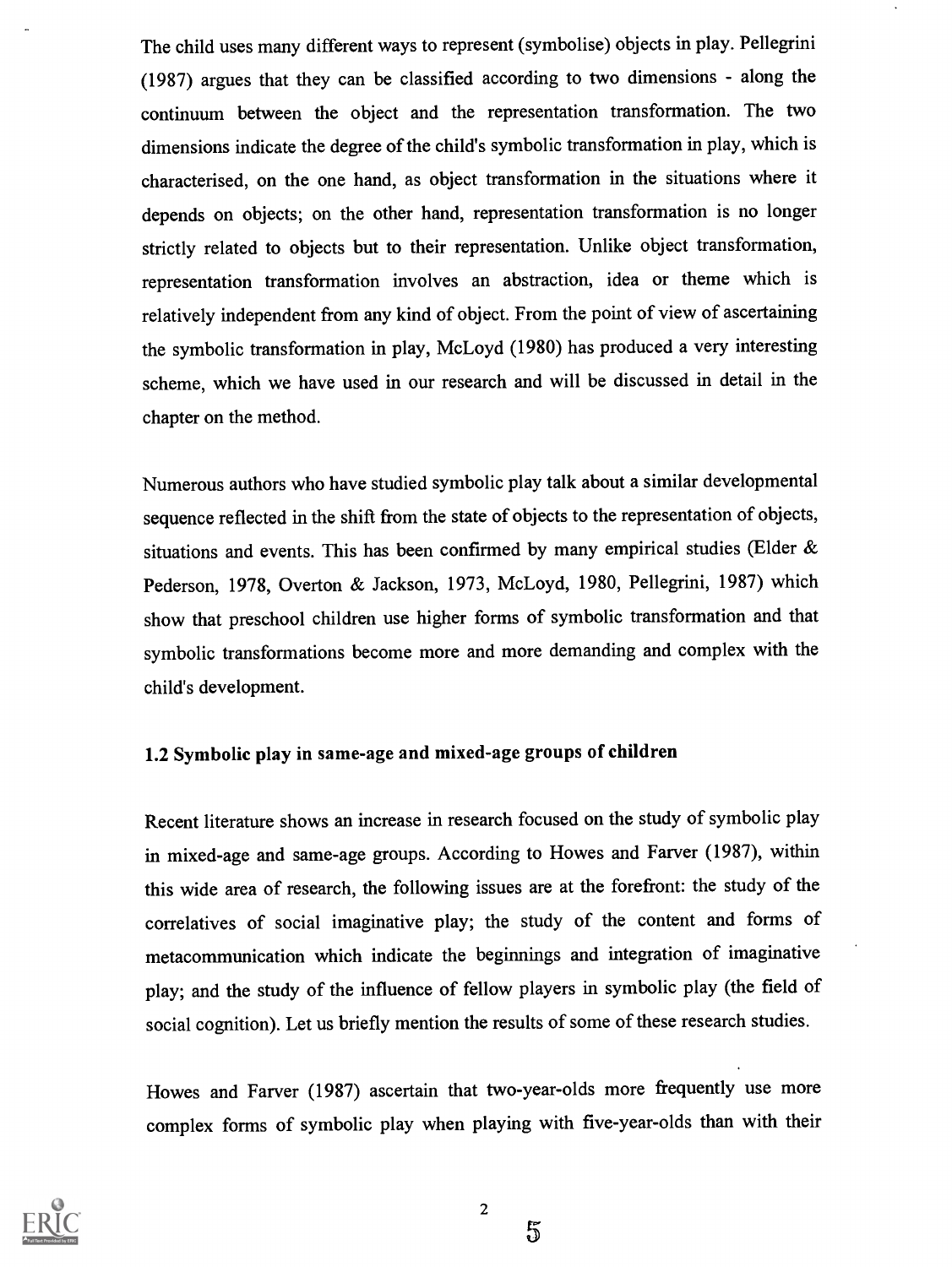peers. The result of the research has been explained by the ability of the preschool children to structure the roles in play for both partners. The infants, who in comparison with the preschool ones use simpler forms of pretending and are more limited in their communication skills, cannot form such complex imaginative play when playing with their peers. The research confirms the findings of other authors that the interactions between children of different ages are, by their nature, asymmetrical. In the mixed-age pairs under study, the preschool children more often taught the younger ones, while the latter more frequently imitated the former.

It is also interesting to look at the results of the research demonstrating speech development and the development of communication skills. Children in mixed-age groups modify their speech to make it suitable for the level of the younger participants in play as well as their communication skills (Shatz & Gelman, 1973, in Roopnarine & Johnson, 1983). Hamilton and Stewart (1977, in Mounts & Roopnarine, 1987) describe the important contribution of mixed-age groups to the enlargement of the child's vocabulary and to the encouragement of the child's ability to empathise.

In their research, Mounts and Roopnarine (1987) also compare the cognitive aspect of play in mixed-age and same-age groups of three- and four-year-olds. The results show that there are no statistically significant differences in the number of dramatic themes developed by three- and four-year-olds in their play, and that there are no differences in the number of dramatic themes between same-age and mixed-age groups of children. The authors suggest that the number of dramatic themes is not a sufficient indicator of symbolic transformation, and mention the influence of various modes of interaction between children in symbolic play as a potential factor. It is interesting that the results of a number of other research studies also stress the connection between the cognitive and the social aspect of play. The more play becomes 'mature' in terms of cognition, the 'more mature' is its social component. Therefore, symbolic play which includes a lot of pretending is supposed to be connected to more mature forms of social interaction. According to some authors, the social imaginative play connecting the pretending to the social play with other children is developed only after the age of three. Such a kind of play demands the interpersonal coordination of the actions of all the participants in play and, simultaneously, the preservation of the link between the



3

Б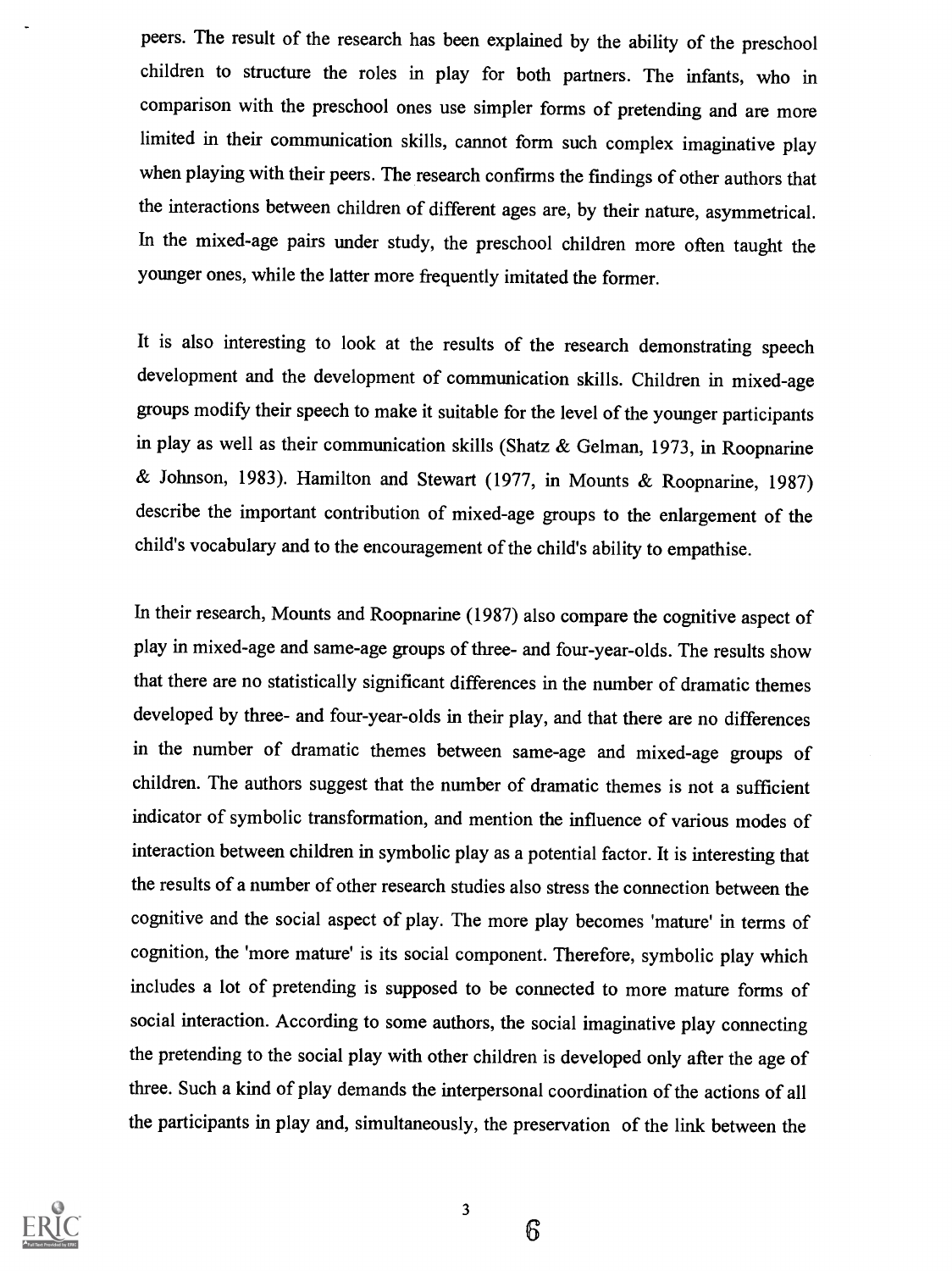real and the substitutive object, situation or activity. The child must integrate the pretending and various roles into social play, e.g. the relationship between mother and child, or between driver and passenger.

The summary of the results of various research studies dealing with the influence of, and the connection between, various areas of the child's development in mixed-age groups leads to findings which cannot be ignored. The studies show that a mixed-age environment has a very stimulative impact on infants. They learn various social and cognitive skills while observing and imitating the more complex forms of behaviour of preschool children who also act as their tutors. On the other hand, playing with infants improves the preschool children's communication and intellectual skills, their prosocial and protective behaviour.



4

 $\boldsymbol{7}$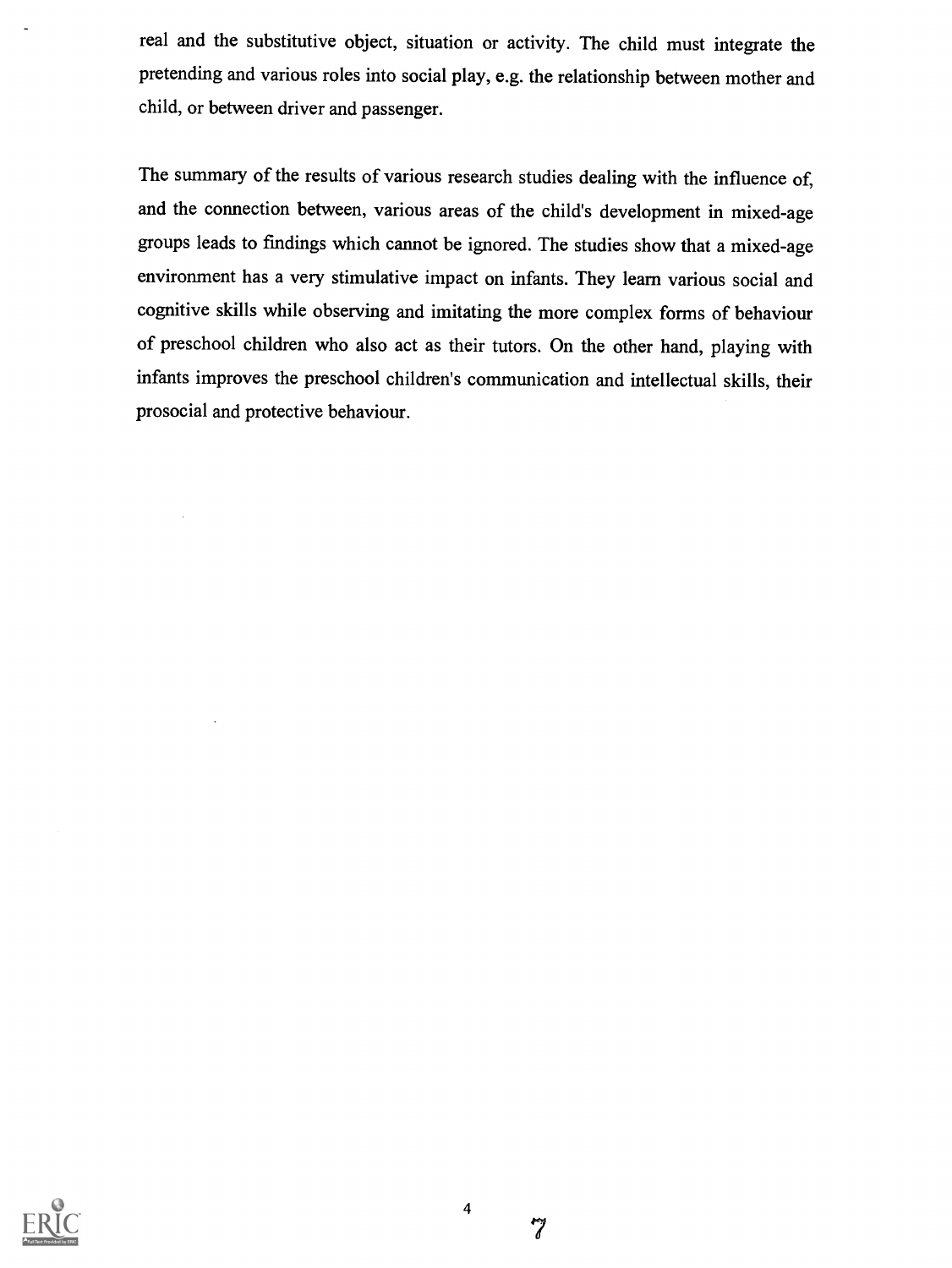## 2. THE PROBLEM

The present study deals with the degree of symbolic transformation in play of children in same-age and mixed-age groups in preschool institutions.

### 3. THE HYPOTHESIS

The working hypothesis is as follows: Children in mixed-age groups will achieve higher forms of symbolic transformation (the degree of complexity and the wholeness of the transformation) than their peers in same-age groups.

## 4. THE METHOD

## 4.1 The sample

The sample includes eight groups of children. There are four same-age groups, i.e. a group of children between three and four years of age, a group of children between four and five, a group of children between five and six, and a group of children between six and seven. The age span in the same-age groups is twelve months maximum.

There are four mixed-age groups of children. Each mixed-age group includes children between three or four and seven years of age.

The groups are naturally formed and have been operating as such at least since the beginning of the school year.

In the same-age and mixed-age groups there are fourteen to twenty children; the share of girls and boys was not deliberately planned.



5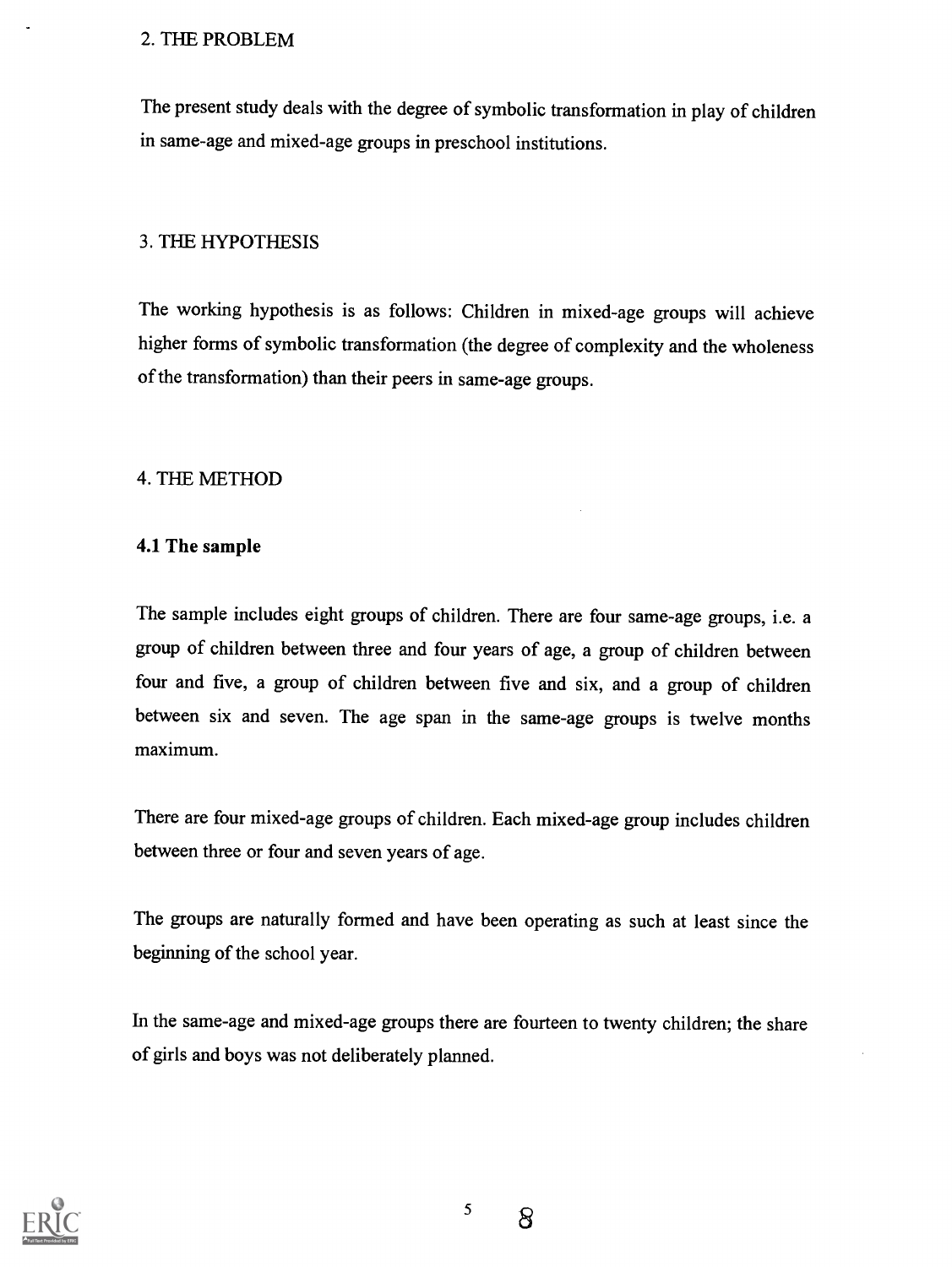#### 4.2. The procedure

#### Phase one: Data collection

Each group of children was videotaped during their spontaneous play. We agreed with the preschool teachers that they prepared everything to meet the conditions and offer possibilities for imaginative play. The children were playing in their playrooms. Videotaping lasted thirty minutes.

Phase two: The observation and analysis of the videotapes

In the first phase of the observation of the videotapes, all the sequences of play which could be classified as symbolic were selected. These were then analysed by means of McLoyd's scheme for the evaluation of symbolic play (1980). The evaluation scheme involves the level of the object and representation transformation and includes the following categories:

## The object transformation

1. Animation: inanimate objects are given the characteristics of animate ones.

e.g. the child says, 'My doggy (a toy) is going for a walk.'

2. Reification: an imaginative object is reified, being functionally related to the existing object.

e.g. the child pretends to be drinking some liquid from an empty cup and says, 'This juice is really good.'

3. Attribution of object property: the child attributes object properties either to an existing object or to an imaginative one which is functionally related to the real or actual object.

e.g. the child says, 'Bang, bang' and shoots with a plastic gun or a stick. 4. Substitution: the child attributes a new identity to an existing object.

e.g. the child names a big wooden cube: 'This is my car.'



6

ி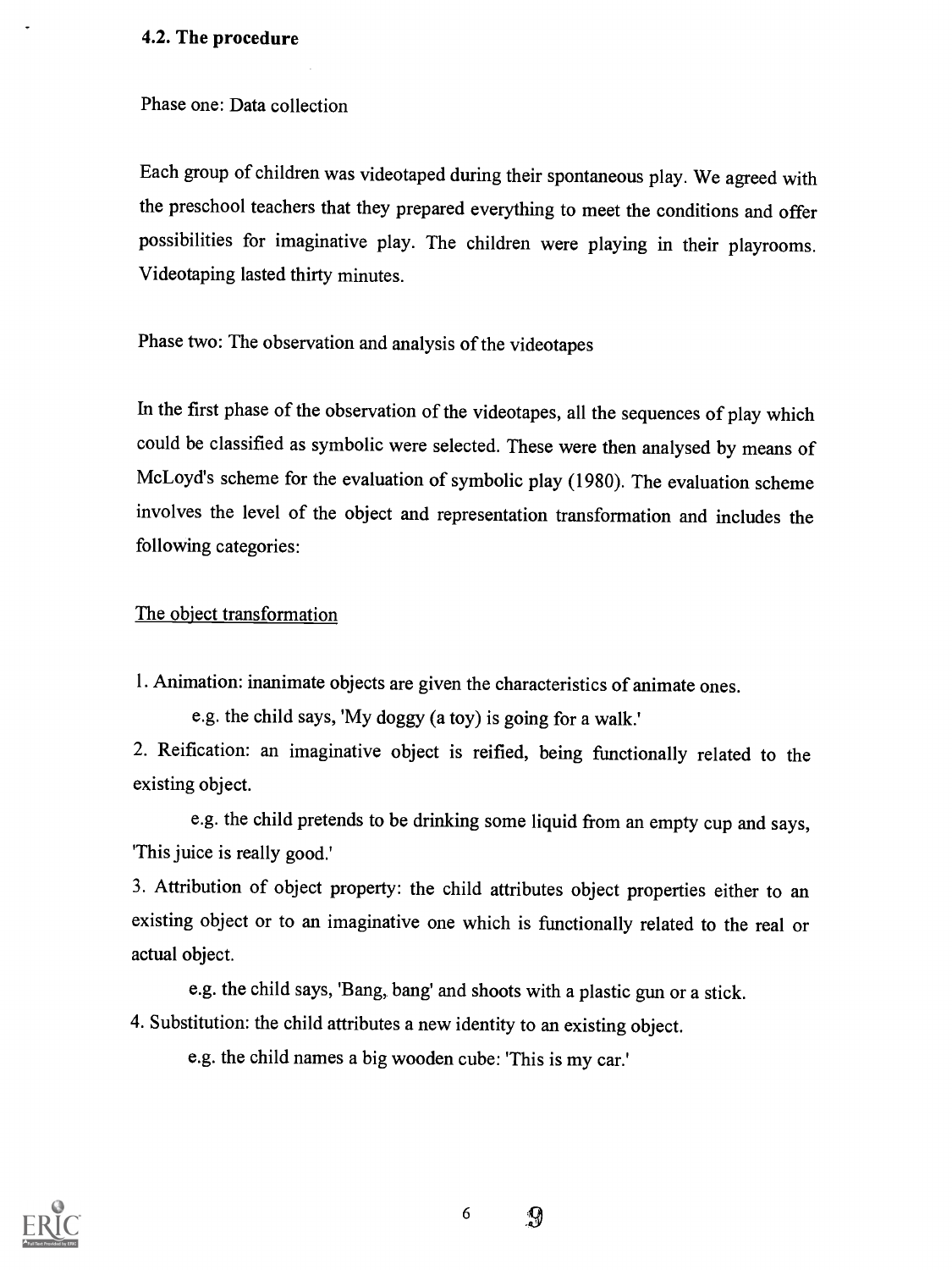## The representation transformation

 $\ddot{\phantom{a}}$ 

5. Object realism: it involves pretending that the imaginative object really exists, although it is not in the least like the object the child is playing with.

e.g. the child says, 'I'm using this brush as if it were a lawnmower.' 6. Attribution of non-existent object property: the child attributes certain properties to a non-existent object.

e.g. the child says, 'I'm taking some vitamins,' and pretends to be taking a pill. 7. Situation attribution: the child pretends that there exists an imaginative situation.

e.g. the child says, '0. K. this is now the doctor's surgery.'

8. Role attribution: the child plays imaginative roles.

e.g. the child says, 'I'll be a doctor.'

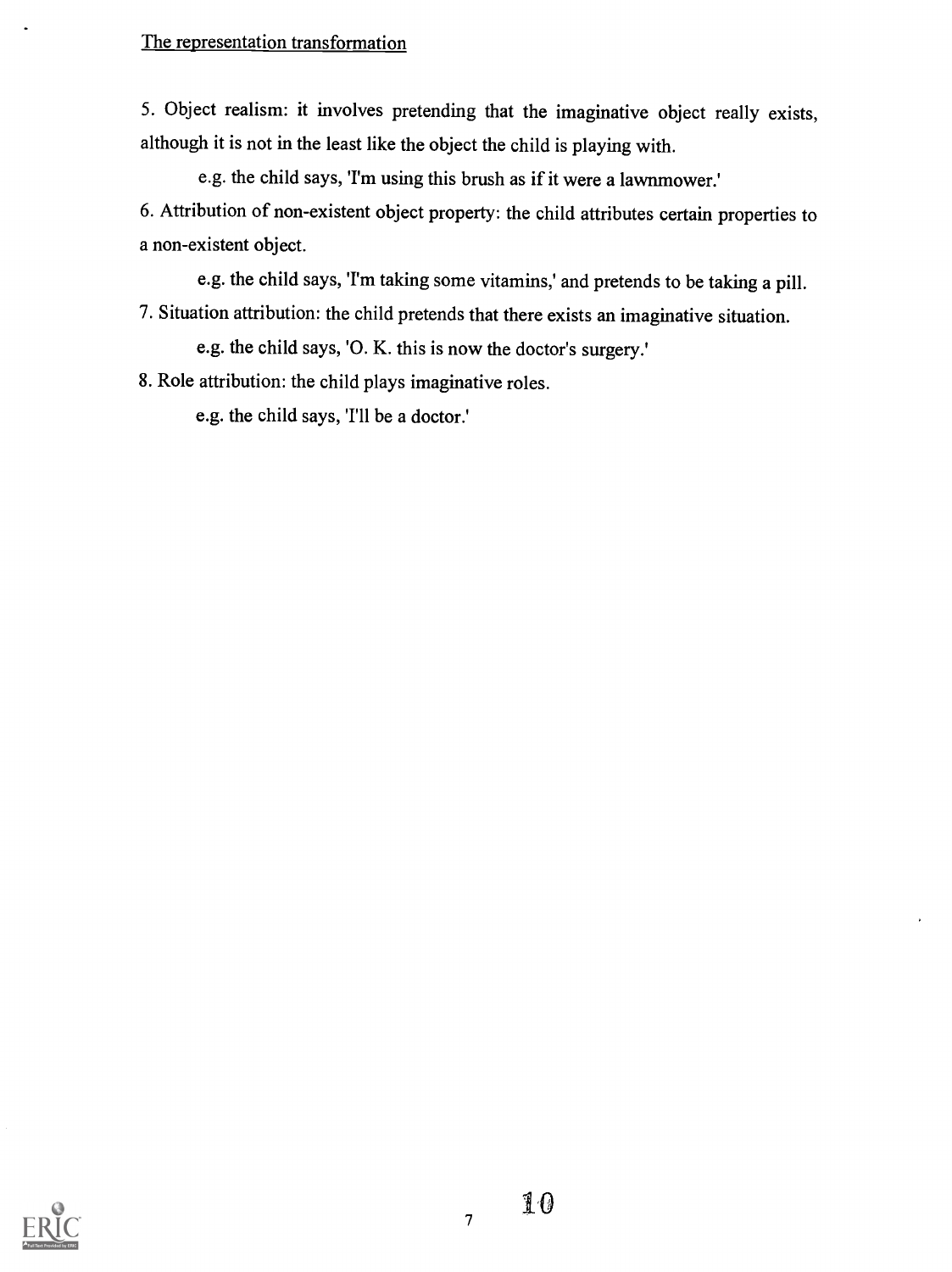## 5. THE RESULTS AND QUALITATIVE ANALYSIS

## 5.1. The same-age groups

| <b>THEME</b>                                                                | CATEGORIES <sup>1</sup>                                                 | NO.<br>CHILDREN <sup>2</sup><br>OF<br>$(sex)^3$  |
|-----------------------------------------------------------------------------|-------------------------------------------------------------------------|--------------------------------------------------|
|                                                                             | driving a car ('Brrr, brrr,')   3 - attribution of object<br>property   | 2 M passing the toy car to<br>each other         |
| stick, saying, 'Bang, bang'                                                 | shooting with a wooden $ 3$ - attribution of object<br>property         | 1 M parallel play<br>1 <sub>M</sub>              |
| pretending to pour the<br>liquid from a jug into a cup                      | 2 - reification                                                         | 1 F                                              |
| going to school or a shop<br>(carrying a schoolbag or a<br>shopping basket) | 7 - situation attribution, but  <br>in a very, very fragmentary<br>form | 1 M parallel play<br>1 M some brief interactions |
| drinking from a cup                                                         | 2 - reification                                                         | 1 <sub>M</sub>                                   |

Table 1: The results of the same-age group: aged between three and four.

Legend:

'The categories are taken from McLoyd's scheme for the evaluation of symbolic play. <sup>2</sup>Number of children means the number of children involved in play.

 ${}^{3}$ Sex: M - male, F - female

Note: Speech occurs very seldom, therefore there is no additional support or explanation as to the activity of the children. It seems difficult to talk about symbolic play in the strict sense of the word since it is more the case of some simple symbolic elements or schemes. In most cases symbolic play has been going on for just a short period of time, except in the case of the girl pouring the liquid from the jug into the cup (theme three). Even when there are more children involved in play (two), there is no coordination or discussion between them.

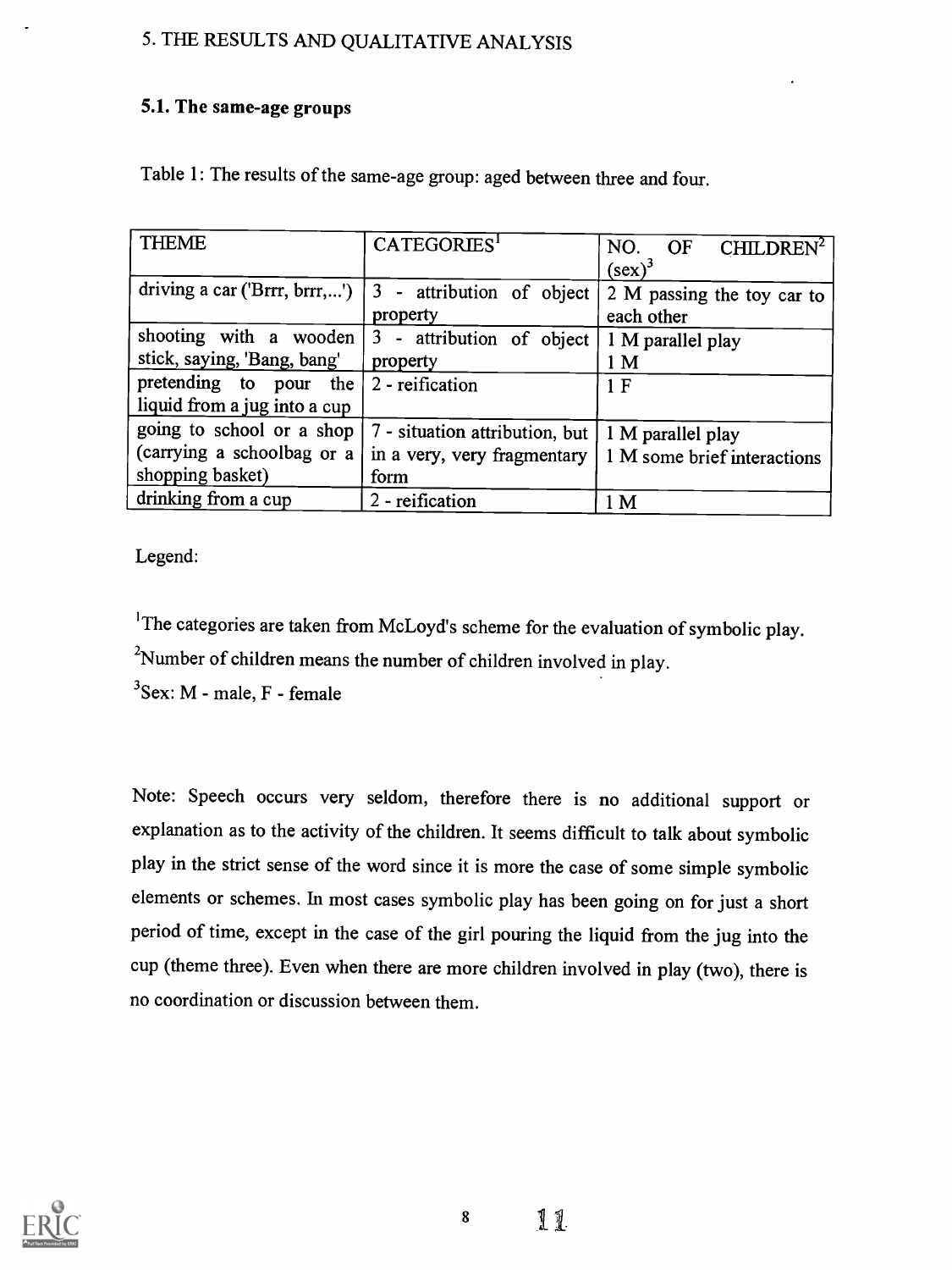Table 2: The results of the same-age group: aged between four and five.

| <b>THEME</b>                                     | <b>CATEGORIES</b>            | NO. OF CHILDREN (sex)                   |
|--------------------------------------------------|------------------------------|-----------------------------------------|
| looking through binoculars                       | 3 - attribution of object    | 1 <sub>M</sub>                          |
| (two plastic tubes)                              | property                     |                                         |
| imitating a dog (walking on                      | 3 - attribution of animal    | 1 M                                     |
| all fours and barking)                           | property                     |                                         |
| phoning:<br>holding<br>the                       | 3 - attribution of object    | $1\overline{M}$                         |
| receiver and imitating the                       | property                     | 1 F                                     |
| phone ringing, 'Ring, ring',                     |                              |                                         |
| then talking over the phone                      |                              |                                         |
| $doctors$ (T'm a doctor') <sup>4</sup>           | 8 - role attribution         | 3 F (1 patient, 2 doctors)              |
|                                                  |                              | the sex structure changes               |
| looking through a telescope                      | 3 - attribution of object    | 1 <sub>M</sub>                          |
| (one plastic tube)<br>the                        | property<br>4 - substitution |                                         |
| playing<br>guitar<br>(strumming a plastic board) |                              | 1 M                                     |
| taking care of teddy bears,                      | 1 - animation                |                                         |
| dolls (taking their clothes                      |                              | 1 F each girl with her own<br>$1 F$ toy |
| on and off)                                      |                              |                                         |
| cooking, drinking coffee                         | $2$ - reification            | 1 F                                     |
| teacher and mother: 'What                        | 8 - role attribution         | 2F                                      |
| will you be - a teacher or                       |                              |                                         |
| mother?' a girl asks another                     |                              |                                         |
| girl. The teacher gives                          |                              |                                         |
| sheets of paper for each                         |                              |                                         |
| doll to draw on, the mother                      |                              |                                         |
| dresses and undresses a                          |                              |                                         |
| baby, takes the baby for a                       |                              |                                         |
| pee, goes to<br>another                          |                              |                                         |
| playing area and comes                           |                              |                                         |
| back <sup>5</sup>                                |                              |                                         |

Note:

<sup>4</sup>Doctors: play is not continuous, there are several interruptions, e.g. when the 'patient' stops playing - play continues when a new patient is obtained. The doctors are not the same children all the time either. The doctor's main occupation is giving shots to the patients. More complex activities cannot be observed.

<sup>5</sup>It is interesting that the two girls combine roles which are not complementary. The playing of one runs parallel to the other all the time.

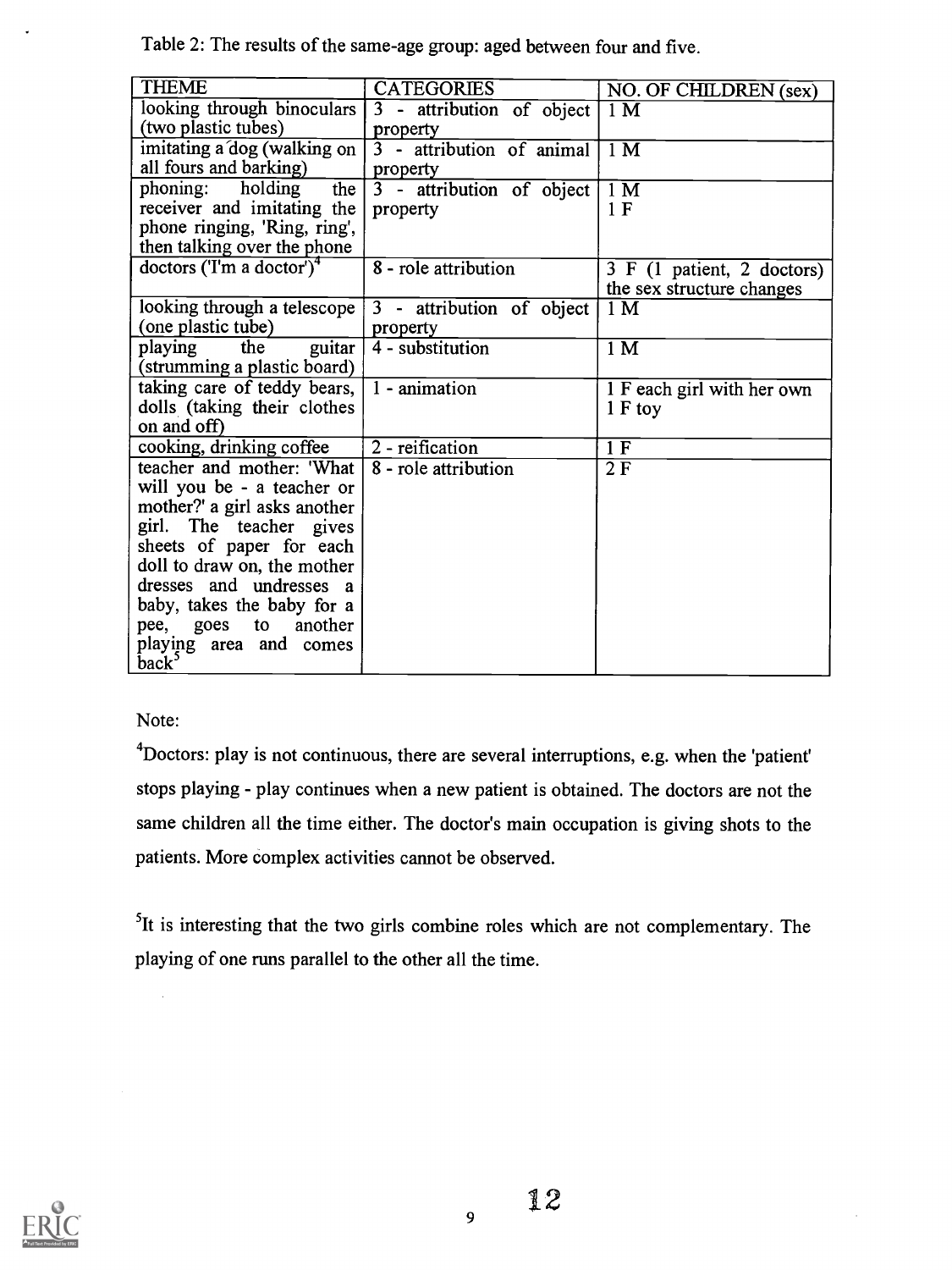Table 3: The results of the same-age group: aged between five and six.

| <b>THEME</b>                                         | <b>CATEGORIES</b>         | NO. OF CHILDREN (sex)                             |
|------------------------------------------------------|---------------------------|---------------------------------------------------|
| at the hairdresser's                                 | 8 - role attribution      | 2F                                                |
| dressing a doll                                      | - animation               | 1 F                                               |
| cooking                                              | 7 - situation attribution | 2 <sub>M</sub>                                    |
| bathing a doll                                       | - animation               | 1 F                                               |
| undressing<br>doll<br>$\mathbf{a}$                   | - animation               | $1 \mathrm{F}$                                    |
| (preparing the doll for a<br>bath)                   |                           | 2 M jumping round the<br>bath and checking on the |
|                                                      |                           | temperature of water                              |
| towelling a doll                                     | - animation               | 1 F                                               |
| combing a doll's hair                                | - animation               | 1 F                                               |
| dressing a doll                                      | 1 - animation             | 1 F each girl with her own<br>1 F doll            |
| resuscitating a man who $ 7 -$ situation attribution |                           | 1 F resuscitating                                 |
| has swallowed something $ 8 -$ role attribution      |                           | 2 M: one resuscitating, the                       |
| and is now choking ('Urša,                           |                           | other lying on the floor and                      |
| look, I'm choking,' screams                          |                           | choking                                           |
| a boy lying on the floor)                            |                           |                                                   |

Table 4: The results of the same-age group: aged between six and seven.

| <b>THEME</b>                                               | <b>CATEGORIES</b>          | NO. OF CHILDREN (sex)                |  |
|------------------------------------------------------------|----------------------------|--------------------------------------|--|
| doctors                                                    | - role attribution         | $(a \mid 2 F - a$ doctor, a nurse, 1 |  |
|                                                            | doctor, a nurse, patients) | patient F, M                         |  |
| cooking, feeding; mothers $\vert$                          | 8 - role attribution       | 4F                                   |  |
| and children ('Set the table.'   7 - situation attribution |                            |                                      |  |
| 'Sit at the table.') drinking                              |                            |                                      |  |
| tea from toy teacups, eating                               |                            |                                      |  |
| biscuits from little plates                                |                            |                                      |  |
| building a cardboard house $\sqrt{2}$ - reification        |                            | 7 M                                  |  |
| ('This is a house. Here's the                              |                            |                                      |  |
| door.')                                                    |                            |                                      |  |



 $\ddot{\phantom{1}}$ 

io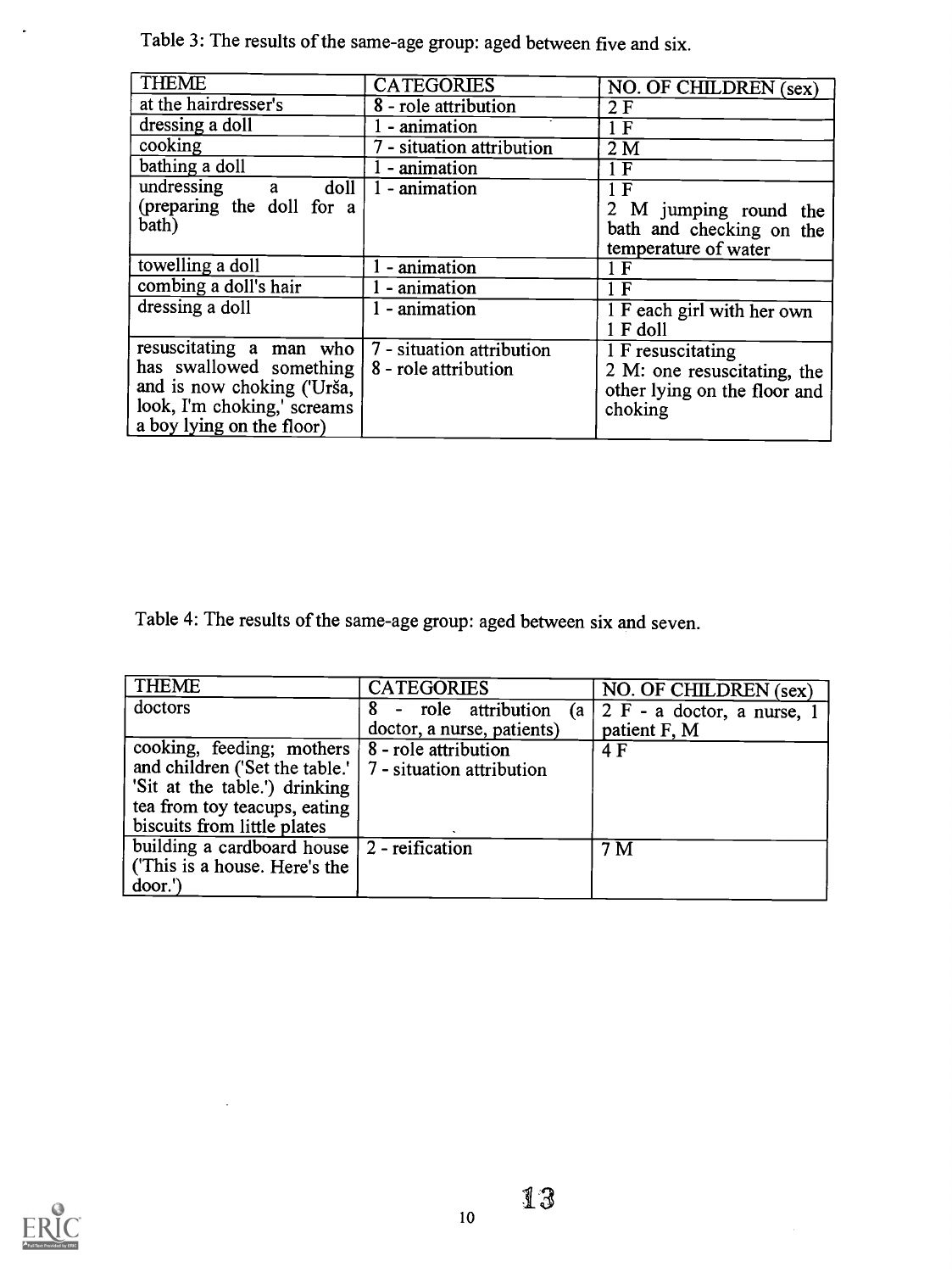## 5.2. The mixed-age groups

Table 5: The results of the mixed age group: aged between three and seven.

| <b>THEME</b>         | <b>CATEGORIES</b>                           | NO. OF CHILDREN (sex)                                                                                  |
|----------------------|---------------------------------------------|--------------------------------------------------------------------------------------------------------|
| at the hairdresser's | 8 - role attribution<br>(customers waiting) | 9 children: 3-4 hairdressers  <br>- situation attribution $ (F)$ , the rest $(M + F)$ are<br>customers |

Note: In the mixed-age playing group of children, it is not only preschool children who are acting as hairdressers - some infants also take on that role.

Table 6: The results of the mixed age group: aged between three and seven.

| <b>THEME</b>                                   | <b>CATEGORIES</b>                                        | NO. OF CHILDREN (sex)         |
|------------------------------------------------|----------------------------------------------------------|-------------------------------|
| dactors <sup>6</sup>                           | 7 - situation attribution (the $\overline{)3}$ M doctors |                               |
|                                                | doctor's surgery,                                        | the $\vert$ 1 F nurse         |
|                                                | waiting room, hospital)                                  | 4 patients: 1 in the doctor's |
|                                                | 8 - role attribution (doctors,                           | surgery, 3 in hospital        |
|                                                | nurses, sick persons,                                    | 3-5 patients waiting in the   |
|                                                | patients in the waiting waiting room<br>room)            |                               |
|                                                |                                                          |                               |
| baking cakes from clay $ 8 -$ role attribution |                                                          | 3 M each one is baking for    |
| ('I'm a cook.' 'I'm making                     |                                                          | himself                       |
| doughnuts.')                                   |                                                          |                               |

Note:

<sup>6</sup>The roles are clearly defined, instructions are supported by speech. The roles of doctors and nurses are assumed by the preschool children, while the patients in the waiting room and hospital are the infants.

There is a lot of discussion, the division of functions (tasks) is noticeable: one child summons the patients, the second stamps their medical certificates, etc. Each child plays its role and does not interfere in the roles of other children.

The sequence of tasks performed by the doctor is the same as in real life: he disinfects the wound, the nurse passes him the bandage, he puts on the bandage, etc.

Play was strongly encouraged by the preschool teacher, who structured the environment in order to match play: the beds represented 'hospital', 'the waiting room' had chairs for patients, there was a bed in 'the doctor's surgery', etc.

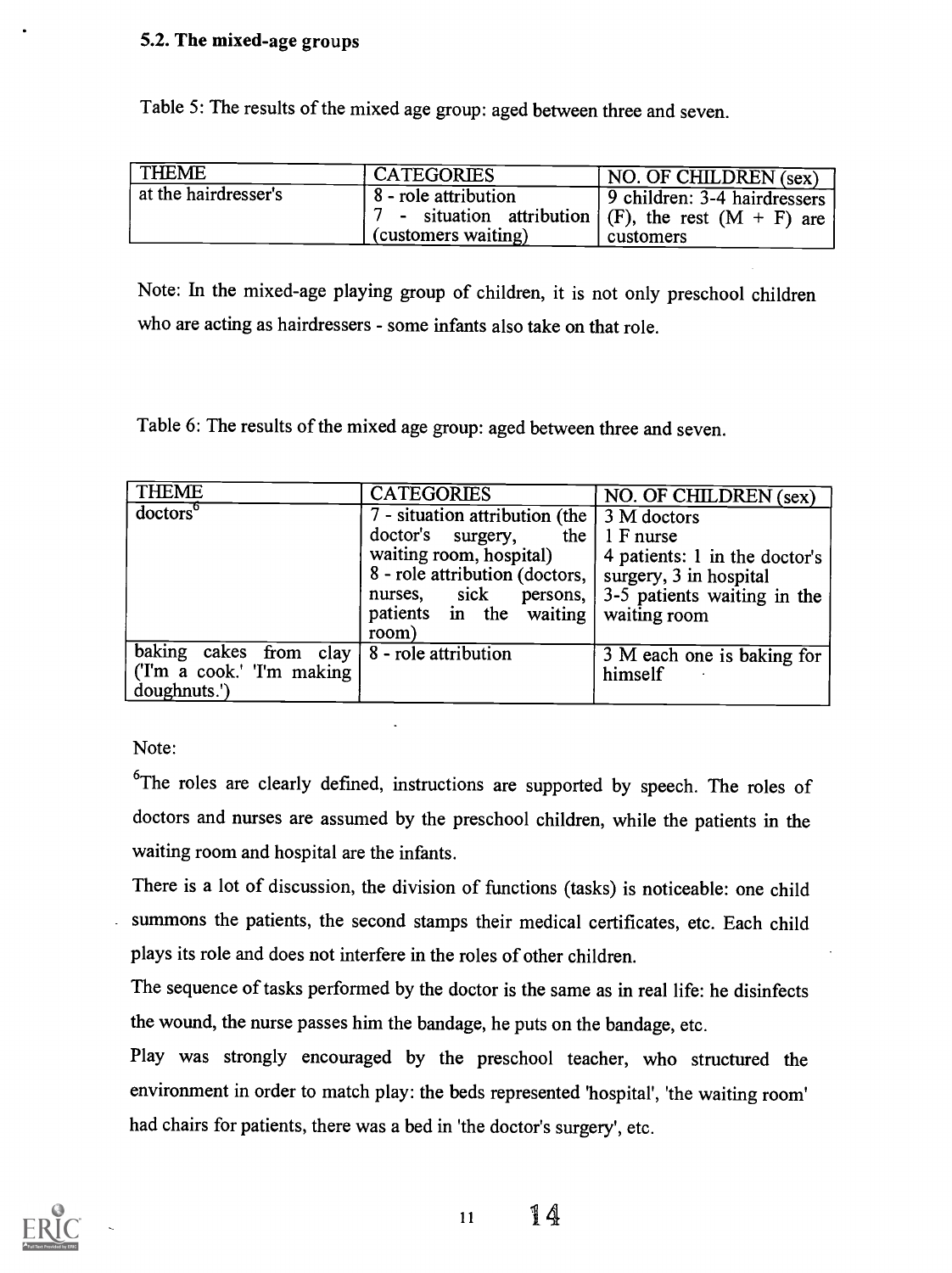Table 7: The results of the mixed age group: aged between three and seven.

| <b>THEME</b>                                     | <b>CATEGORIES</b>                    | NO. OF CHILDREN (sex)      |
|--------------------------------------------------|--------------------------------------|----------------------------|
| shopping                                         | 7 - situation attribution (a $\vert$ | 3 F shop assistants        |
|                                                  | shop, shop assistants, the $\vert$   | 9 customers $(8 F, 1 M)$   |
|                                                  | counter, money)                      |                            |
|                                                  | - role attribution<br>8.             |                            |
|                                                  | (customers,<br>shop                  |                            |
|                                                  | assistants)                          |                            |
| mothers with their   8 - role attribution<br>two |                                      | 2 F each girl with her own |
| babies: going shopping,                          |                                      | toy                        |
| then back home, taking                           |                                      |                            |
| care of the babies, 'Now the                     |                                      |                            |
| babies are going to bed.'                        |                                      |                            |
| pretending to pour the $2$ -reification          |                                      | 1 F                        |
| liquid into a cup, drinking                      |                                      |                            |
| from that cup                                    |                                      |                            |

Note: The prevailing activity in the group is shopping. The majority of children take part in it, even those who are assuming other roles as well (e.g. the two mothers with their babies, the girl drinking from the cup, etc.).

Table 8: The results of the mixed age group: aged between three and seven.

| <b>THEME</b>                                                           | <b>CATEGORIES</b>                          | NO. OF CHILDREN (sex) |
|------------------------------------------------------------------------|--------------------------------------------|-----------------------|
| driving a                                                              | police $car   3 - attribution of object  $ | $\overline{1 M}$      |
| (making sounds of a siren                                              | property                                   |                       |
| while pushing a toy car                                                |                                            |                       |
| before him)                                                            |                                            |                       |
| talking over a walkie-talkie $\vert$ 4 - substitution                  |                                            | 1 <sub>M</sub>        |
| (holding a piece of plastic                                            |                                            |                       |
| beside his ear, saying,                                                |                                            |                       |
| 'Please, remove your car.')                                            |                                            |                       |
| playing with toy cars $(T\parallel 1 \rceil - 5)$ ituation attribution |                                            | 4 F                   |
| park the car here, then you                                            |                                            |                       |
| say, what now when I can't                                             |                                            |                       |
| get out.' After a while the                                            |                                            |                       |
| next explanation about the                                             |                                            |                       |
| parked car, 'She's resting                                             |                                            |                       |
| now, she'll come out later.')                                          |                                            |                       |
| cooking (mixing dough, $7$ -situation attribution                      |                                            | 4 F                   |
| adding real water, etc.),                                              |                                            |                       |
| putting the cup with the                                               |                                            |                       |
| dough on the stove (which                                              |                                            |                       |
| is really a radio)                                                     |                                            |                       |



 $\bullet$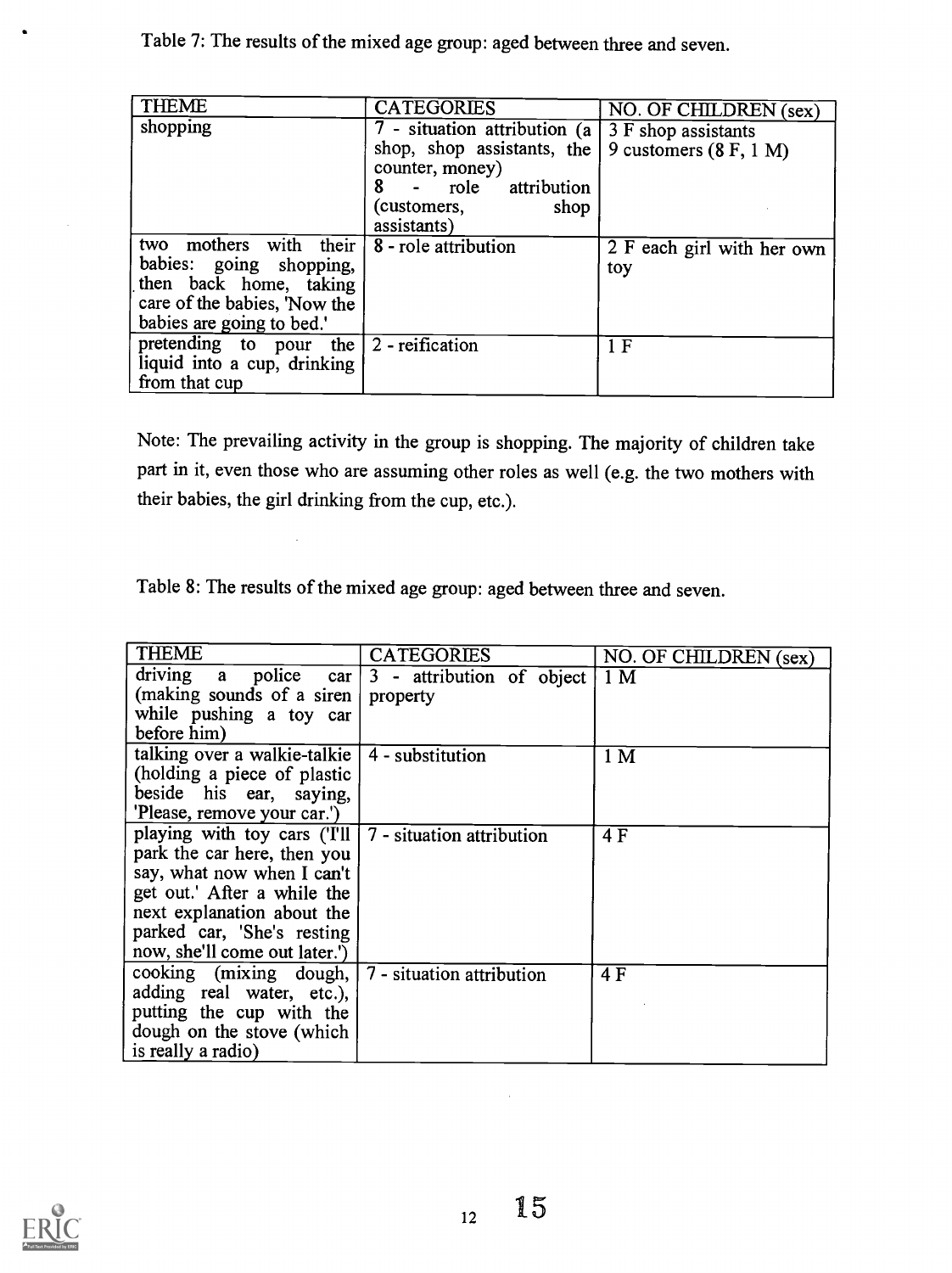Although it has not been our intention to analyse the developmental aspect of symbolic play, we can ascertain that symbolic play changes with the age of children; it involves more representation transformation and role play, and certain playing activities, which are already very structured, are performed over longer periods of time.

Our hypothesis can also be confirmed since the children in mixed-age groups achieved higher forms of symbolic transformation than their peers in same-age groups. In searching for an answer to the question as to why higher categories of symbolic play, such as role attribution and situation attribution, which fall within representation transformation, are more frequently present in mixed-age groups, the sphere of influence of the cognitive factors must be expanded to the field of social development, the development of social cognition. Our research study confirms that in mixed-age groups, the role definition in symbolic play is provided on a higher level than in same-age groups, which, of course, enables social imaginative play to develop. It is of utmost importance that all the participants in social imaginative play (regardless of their age) 'understand' their roles. We can agree with the findings of some other authors (e.g. Golomb, 1979, Johnson & Ershler, 1981) who suggest that symbolic play which involves a large amount of pretending is connected with more mature forms of social interaction.

The children in mixed-age groups engaging in role play (e.g. at the hairdresser's, doctor's, shopping) spent relatively long periods of time in that kind of play (fifteen to twenty minutes or more), and, what is of particular interest, the children were changing roles regardless of their age (all of them could be, for example, doctors, hairdressers, etc.).

The research, however, raises a dilemma in its method. It concerns the matter of the standardisation of the conditions under which the children were playing (space, material for play, indirect guiding of the preschool teacher). Certainly, the 'natural' approach, in which the children can play in their everyday environment, has many

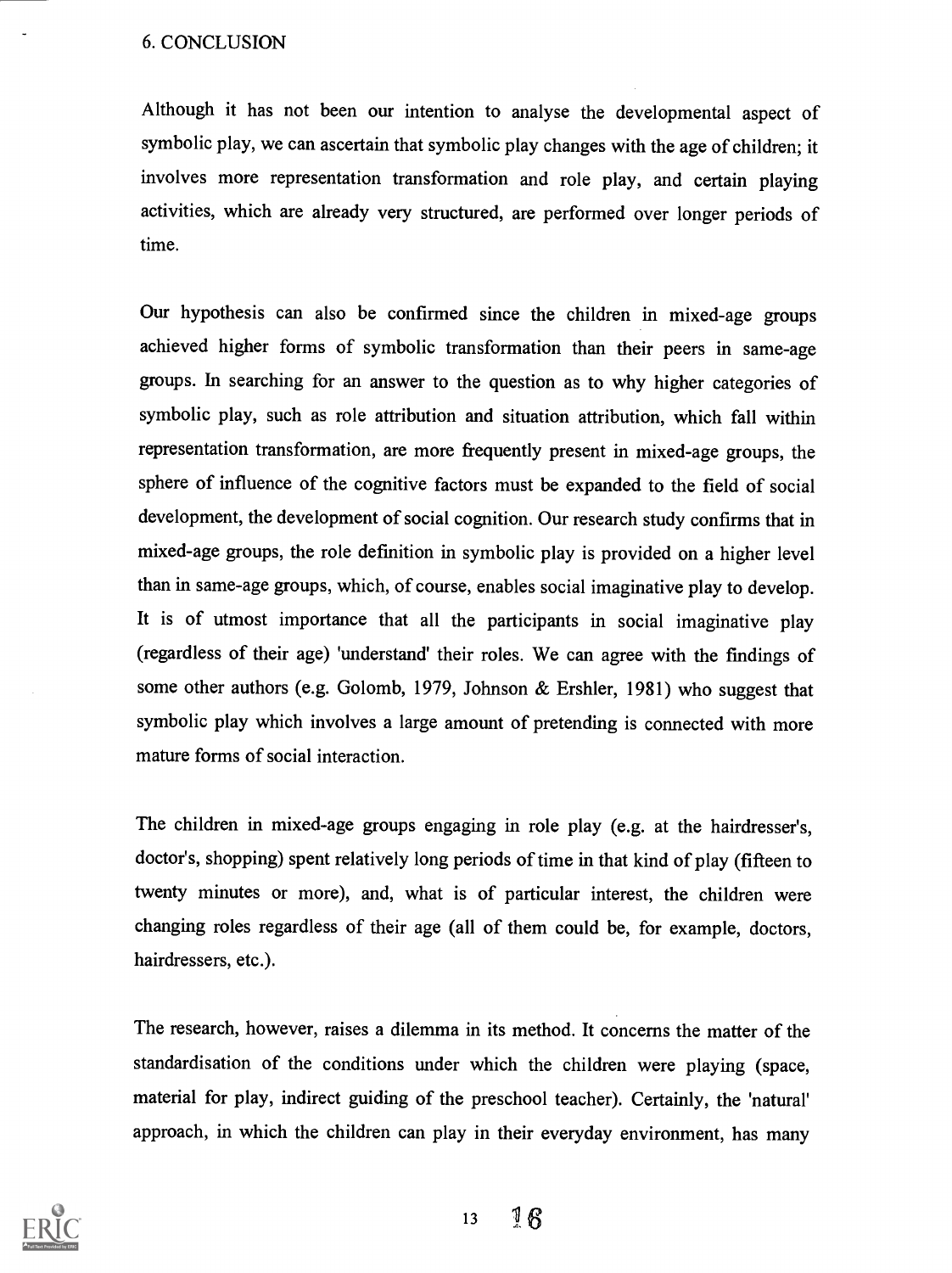advantages over the laboratory one. In future it would be very interesting to tape and then analyse in greater detail speech communication, which is undoubtedly a very important element of the quality of symbolic play.

We can conclude that mixed-age groups of children in preschool institutions are a very suitable environment for the development of symbolic play. If we indirectly infer from the quality of symbolic play that it raises possibilities of encouraging both social and cognitive development, then we may take another step forward and, from the point of view of the child's development, confirm that it is sensible to form mixed-age groups (the age span between three and seven) in preschool institutions.

#### 7. REFERENCES

Elder, J.L., Pederson, D.R. (1978). Preschool children's use of objects in symbolic play. Child Development, 49, 500-504.

Eljkonjin, D.B. (1981). Psihologija dečje igre. Beograd, Zavod za udžbenike i nastavna sredstva.

Faulkner, D. (1995). Play, self and the social world. In Barnes, P. (ed.) Personal, social and emotional development of children. Oxford and Northampton, Blackwell / The Open University.

Fontana, D. (1995). Psychology for teachers, London, MacMillan / BPS books.

Howes, C. (1985). Sharing Fantasy: Social Pretend Play in Toddlers. Child Development, 56, 1253-1258.

Howes, C.; Farver, J. (1987). Social pretend play in 2-year-olds: effects of age of partner. Early Childhood Research Quarterly, 2, 305-314.

McLoyd, V.C. (1980). Verbally expressed modes of transformation in the fantasy play of black preschool children. Child Development, 51, 1133-1139.

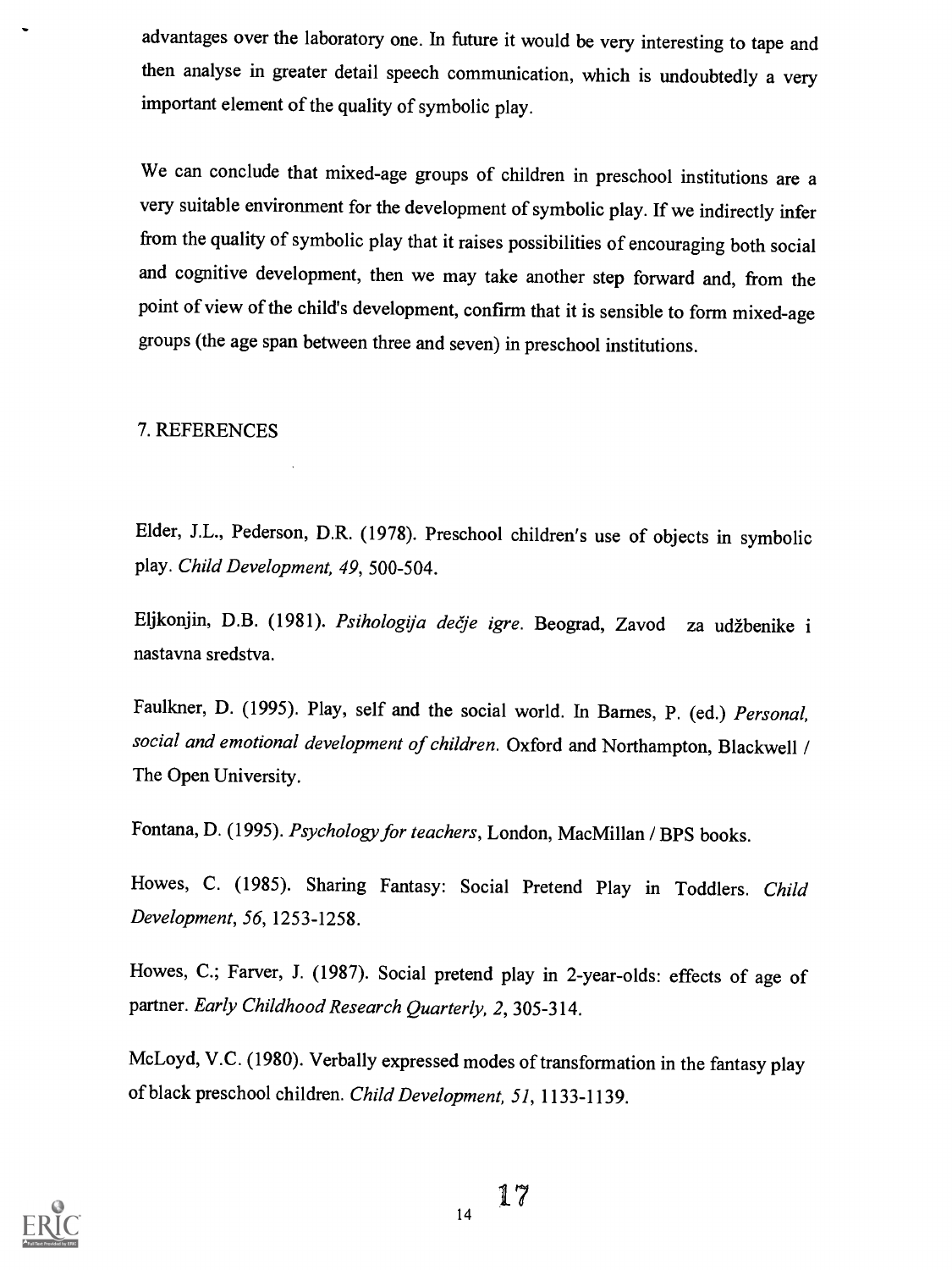Mounts, N.S.; Roopnarine, J.L. (1987). Social-cognitive play patterns in same-age and mixed-age preschool classrooms. American Educational Research Journal, 24, 463- 476.

Overton, W.F., Jackson, J.P. (1973). The representation of imagined objects in action sequence: a developmental study. Child Development, 44, 309-314.

Pellegrini, A.D. (1987). Applied child study: A developmental approach. Hillsdale: Lawrence Erlbaum Associates.

Pellegrini, A.D., Jones I. (1994). Play, toys, and language. In Goldstein, J.H. (ed.), Toys, play and child development. Cambridge, Cambridge University Press, 27-45.

Roopnarine, J.L.; Johnson, J.E. (1983). Kindergartners' play with preschool-and school-aged children within a mixed-age classroom. The Elementary School Journal, 83, 578-585.

Rubin, K.H. (1982). Nonsocial Play in Preschoolers: Necessarily Evil? Child Development, 53, 651-657.

Singer, J.H. (1994). Imaginative play and adaptive development. In Goldstein, J.H. (ed.), Toys, play and child development. Cambridge, Cambridge University Press, 6- 26.

Smilansky, S. (1968). The effects of sociodramatic play on disadvantaged preschool children. New York, Wiley.

Smith, P.K., Vollstedt, R. (1985). On defining play: an empirical study of the relationship between play and various play criteria. Child Development, 56, 1042- 1050.

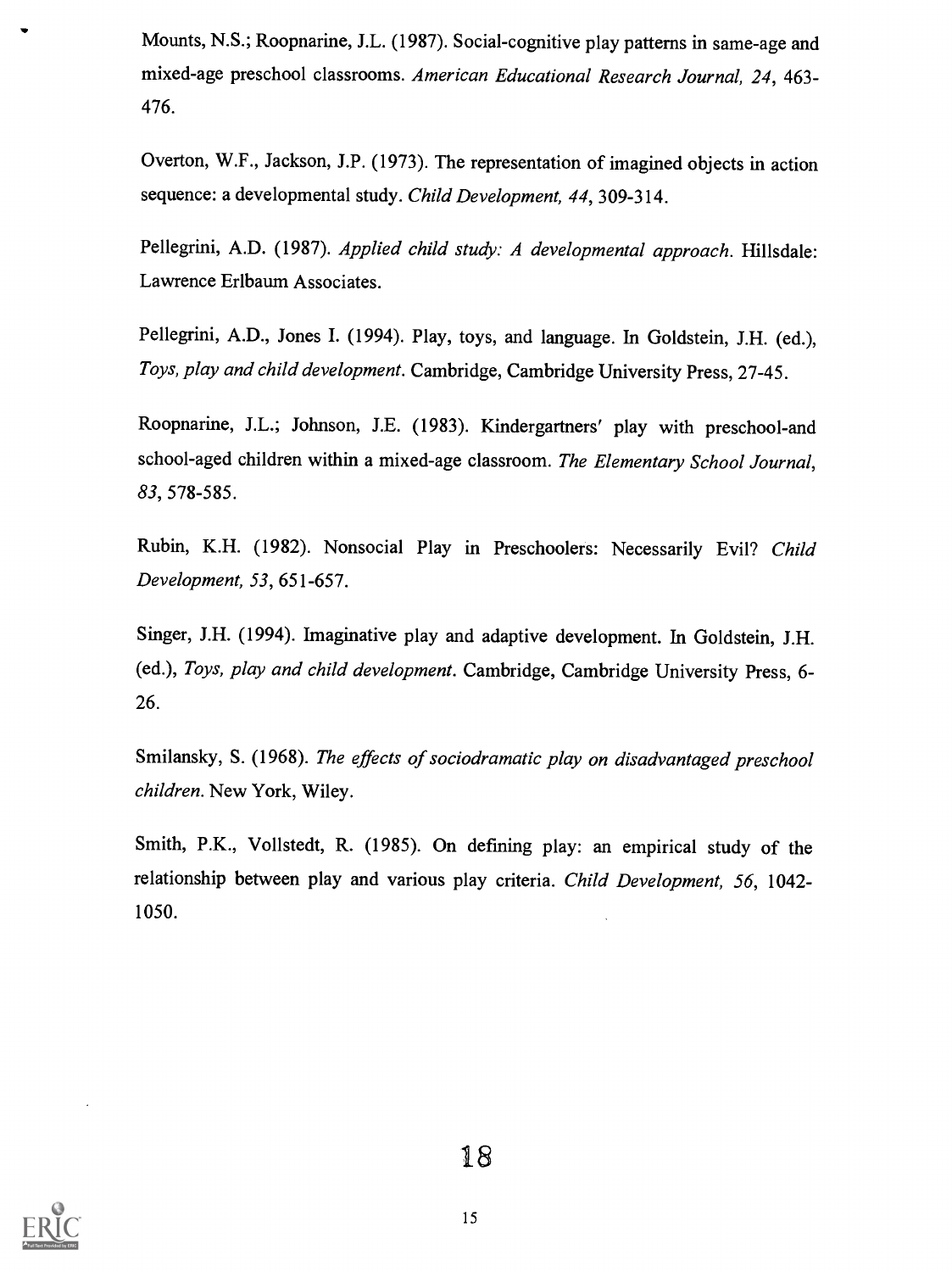

U.S. Department of Education Office of Educational Research and Improvement (OERI) Educational Resources Information Center (ERIC)



REPRODUCTION RELEASE

(Specific Document)

## I. DOCUMENT IDENTIFICATION:

| Title:<br>SOCTAL INTERACTION AND TYPES OF PLAY IN MIXED-AGE AND SAME-AGE GROUPS IN<br>EARLY-CHILDHOOD INSTITUTIONS |                   |
|--------------------------------------------------------------------------------------------------------------------|-------------------|
| LJUBICA MARJANOVIČ-UMEK, PETRA LEŠNIK-MUSEK                                                                        |                   |
| Corporate Source:                                                                                                  | Publication Date: |

## II. REPRODUCTION RELEASE:

In order to disseminate as widely as possible timely and significant materials of interest to the educational community, documents announced in the monthly abstract journal of the ERIC system, Resources in Education (RIE), are usually made available to users in microfiche, reproduced paper copy, and electronic/optical media, and sold through the ERIC Document Reproduction Service (EDRS) or other ERIC vendors. Credit is given to the source of each document, and, if reproduction release is granted, one of the following notices is affixed to the document.

If permission is granted to reproduce and disseminate the identified document, please CHECK ONE of the following two options and sign at the bottom of the page.



Documents will be processed as indicated provided reproduction quality permits. If permission to reproduce is granted, but neither box is checked, documents will be processed at Level 1.

Sign Signature<sub>/</sub> here $\rightarrow$ please 'I hereby grant to the Educational Resources Information Center (ERIC) nonexclusive permission to reproduce and disseminate this document as indicated above. Reproduction from the ERIC microfiche or electronidoptical media by persons other than ERIC employees and its system contractors requires permission from the copyright holder. Exception is made for non-profit reproduction by libraries and other service agencies to satisfy information needs of educators in response to discrete inquiries.' .05 ation/Address: University of Ljubljana, Faculty of Arts, Department of Psychology Aškerčeva 2, 1000 Ljubljana, SLOVENIA :Printed Name/Position/Title:Ljubica Marjanovic- Umek Associate Professor/PhD kar TefejoKdrie: one FA3C. 386 61/1769 313 E-Mail Address: Date: 7.11.1996 Sixth European Early Childhood Education Research Conference "DEVELOPING ADULTS, DEVELOPING CHILDREN" (Lisbon, Portugal, September 1-4, 1996).